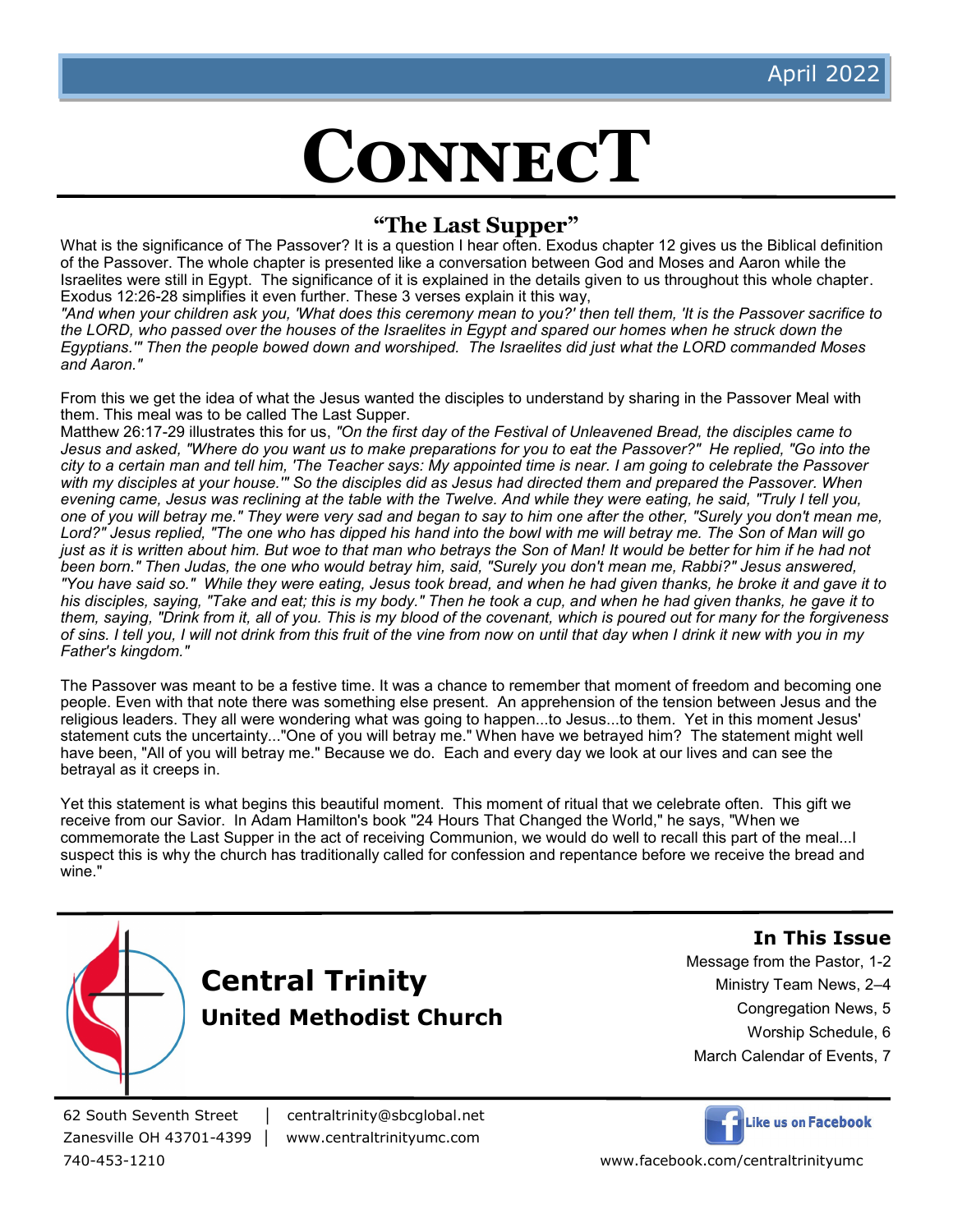# 2 **Ministry Team News** April 2022

#### **Church Staff**

In Ministry with you …

**Lead Pastor** Jonathan Exman

**Associate Pastor** Jon Carter

**Children's Ministries** Lesa Exman

**Director of Music** Jim McLaughlin

**Chancel & Children's Choir** Ann Sims

**Wesleyan & Carillon Bells** Andy Ruetz

**Nursery Attendants** Callie Carter Sue Loader

**Administrative Assistant** Bonnie Gerdau

**Treasurer** Holly Ruetz

**Financial Secretary** Rick Mohler ………………………………………………………

#### **Sunday Schedule**

9:00 a.m. *Ignite* Service 9:00 a.m. Sunday School 9:45 a.m. Wesleyan Choir 10:30 a.m. Worship 10:30 a.m. Sunday School 10:30 a.m. CT Students Grades 5–8 6:00 p.m. CT Students Grades 7–12

Childcare provided each Sunday 8:50 to 11:30 a.m.

Handicapped parking available at North entrance of parking lot

#### **Office Hours**

Mon. – Thu. 9 a.m. – 3 p.m. Closed Noon – 1 p.m. Fri. 9 a.m. – Noon

ContinueAfter announcing his betrayal, Jesus then took the bread gave thanks, and broke the bread saying, "Take and eat; this is my body." A reminder that Jesus regularly spoke in parables, using analogies or similes and metaphors. The disciples would have been used to this, but as usual they neither understood, nor realized what was coming. But even so, they did as the Master had asked. The Jesus took the cup and said, "Drink from it, all of you. This is my blood of the covenant, which is poured out for many for the forgiveness of sins. I tell you, I will not drink from this fruit of the vine from now on until that day when I drink it new with you in my Father's kingdom." This statement was probably lost on the disciples...except the part about the blood of the covenant. This was from Jeremiah the prophet reminding the people of God's covenant with them.

Did they understand it? Up until that point and time what they were participating in reminded the people of their liberation from slavery. Now what Jesus was saying was not just meant for the Israelites and their release from Egypt...but the inclusion of "all of you" meant the new covenant granted all people (you and I included) liberation from sin and death!

So do you see now the significance of this meal. The Last Supper would now become a perpetual reminder of God's love and grace by the sacrifice of his only Son. Hamilton leaves it this way, "It (communion) would be the meal by which we as Christians remember our story. By means of it, our lives would be reshaped." The next time you partake Holy Communion may you have a better understanding of its significance. May you be reshaped in God's love and grace. May the Savior fill you!

Pastor Jonathan Exman

#### **Why a Mission Trip?**

The simple answer is—Discipleship! But what is discipleship or a disciple? Check out this definition:

"A disciple is a learner, and the disciples of Jesus learn from him (Matt 11:29; Eph 4:20). But merely to learn is not enough. They must put their learning into practice and maintain a consistent obedience if they are truly to be Jesus' disciples (John 8:31). They give visible proof that they are Jesus' disciples through practicing genuine love towards each other and through bearing spiritual fruit in their lives (John 13:13-15,35; 15:8). This practical love extends beyond the group of fellow disciples to all people everywhere (Matt 5:44-46). Jesus' disciples are therefore to take his message to others in order to make more disciples, no matter who the people are or where they live

(Matt 28:19-20).<sup>1</sup>

The ultimate goal for CT Student Ministry is to continue the process of making disciples! This mission trip will assist in that endeavor. The organization, Student Life, that we are using this year is the same organization that was around when I went on mission trips as a student! They serve churches through inter-denominational Christian summer camps, conferences, and resources. Their goal is to support our student ministry with Gospel-centered experiences that transform our students into devoted followers of Jesus Christ. Allow me to quote them:

"Student Life exists to help people know Christ through His Word. We believe God's Word is relevant and instructive for the challenges students face today. Our camps inspire students through engaging worship, sound biblical teaching, and communitybuilding in small group Bible studies. Discipleship best occurs within the context of the local church. Relationships formed at camp between students and their leaders serve as a catalyst to discipleship that continues long after camp ends."<sup>2</sup>

It is my desire, drive, and heart to make Jesus known in the lives of our students. All of life truly comes down to just one thing—and that is to know Jesus and make Him known. Please pray for the students of CT!

-Pastor Jon Carter

1 Don Fleming, "DISCIPLE," in *The AMG Concise Bible Dictionary*, (Chattanooga, TN: AMG Publishers, 1990), WORD*search* CROSS e-book, 97. 2 www.studentlife.com

Zanesville OH 43701-4399 │ www.centraltrinityumc.com

62 South Seventh Street │ centraltrinity@sbcglobal.net



740-453-1210 www.facebook.com/centraltrinityumc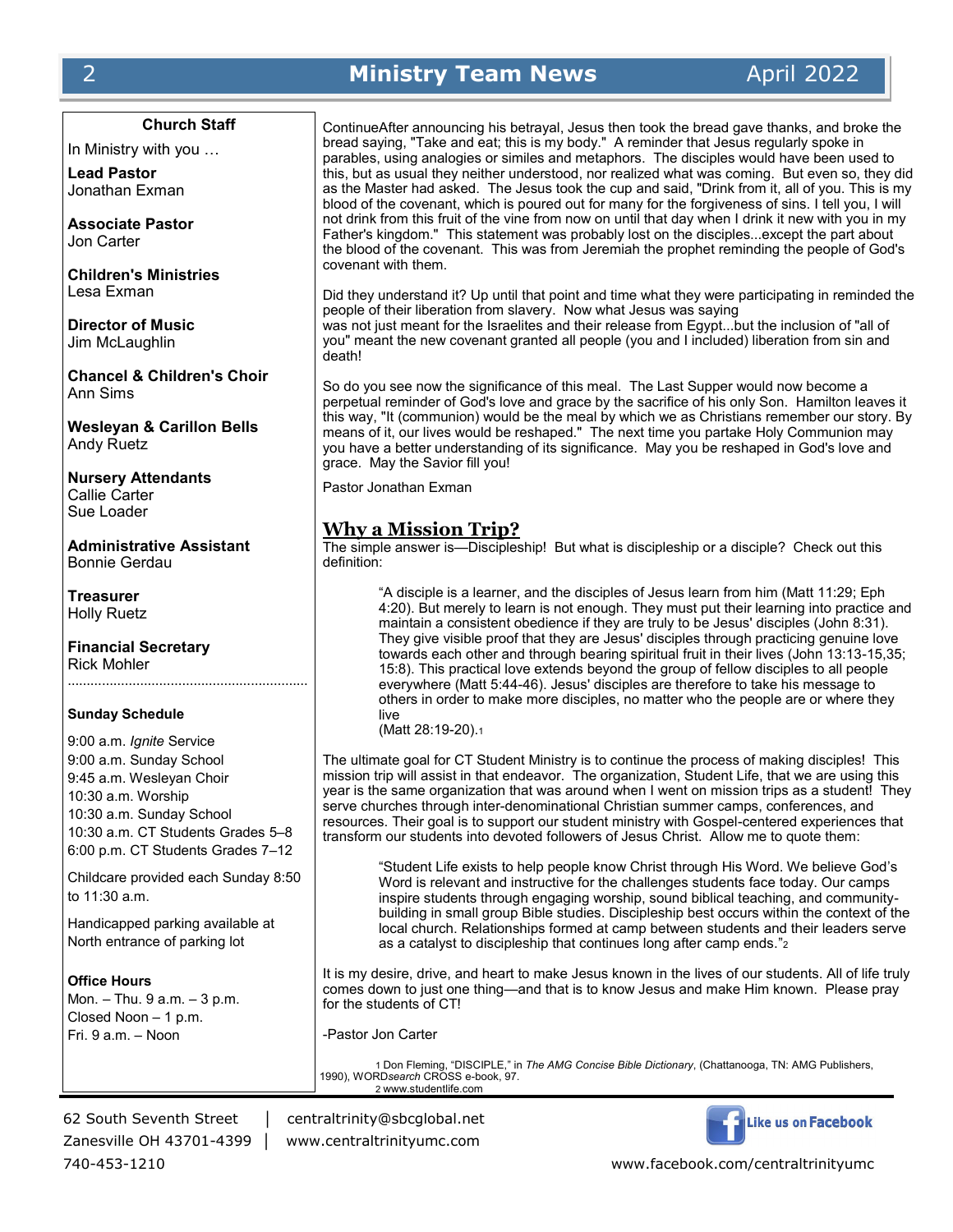# **"Children's Ministries"**

What do you think of when you think of Easter? When I ask our children, they usually respond with big smiles on their adorable faces the Easter Bunny and lots of candy. I love the conversations that take place about their favorite candy, toys etc.…I have found through the years that one of the most challenging things is getting children to add Jesus with the same excitement as the Easter Bunny. As the children's education team, we will spend this next month teaching our children of all ages about Jesus and the gift of the cross. Our older children will be learning about Holy Week and the different events that happened. I encourage you to spend time with your children this season talking with them about Jesus' gift of life and love. I encourage us all to take a moment and remember the sacrifice Jesus made for you and me. May we never take the cross for granted and may we always lead our children on a path towards it.

Lesa Exman



# **Volunteers Needed**

We are excited for our *Easter outreach Event*. We are hopeful for a large turnout and would *love your help!!* We will need several volunteers. We need some to hide and help with the Easter Egg Hunt, the Bunny Hop which is a visual story time walk through for kids to the empty tomb, prepare and serve food, clean-up and as always to walk around and show the Love of Jesus and Central Trinity.

If you are interested in helping, please contact Lesa Exman at 419-605-6858.

We will be meeting at the church at 9:00am Saturday April 16. The event ends at 12:00pm and I am hopeful that clean-up will be done by 1:00pm.

Thank You to everyone that has already donated candy, stuffed easter eggs and attended meetings. These events truly couldn't happen without each and everyone of you. I love being apart of a church that shows up and shares the love of Jesus whenever needed.

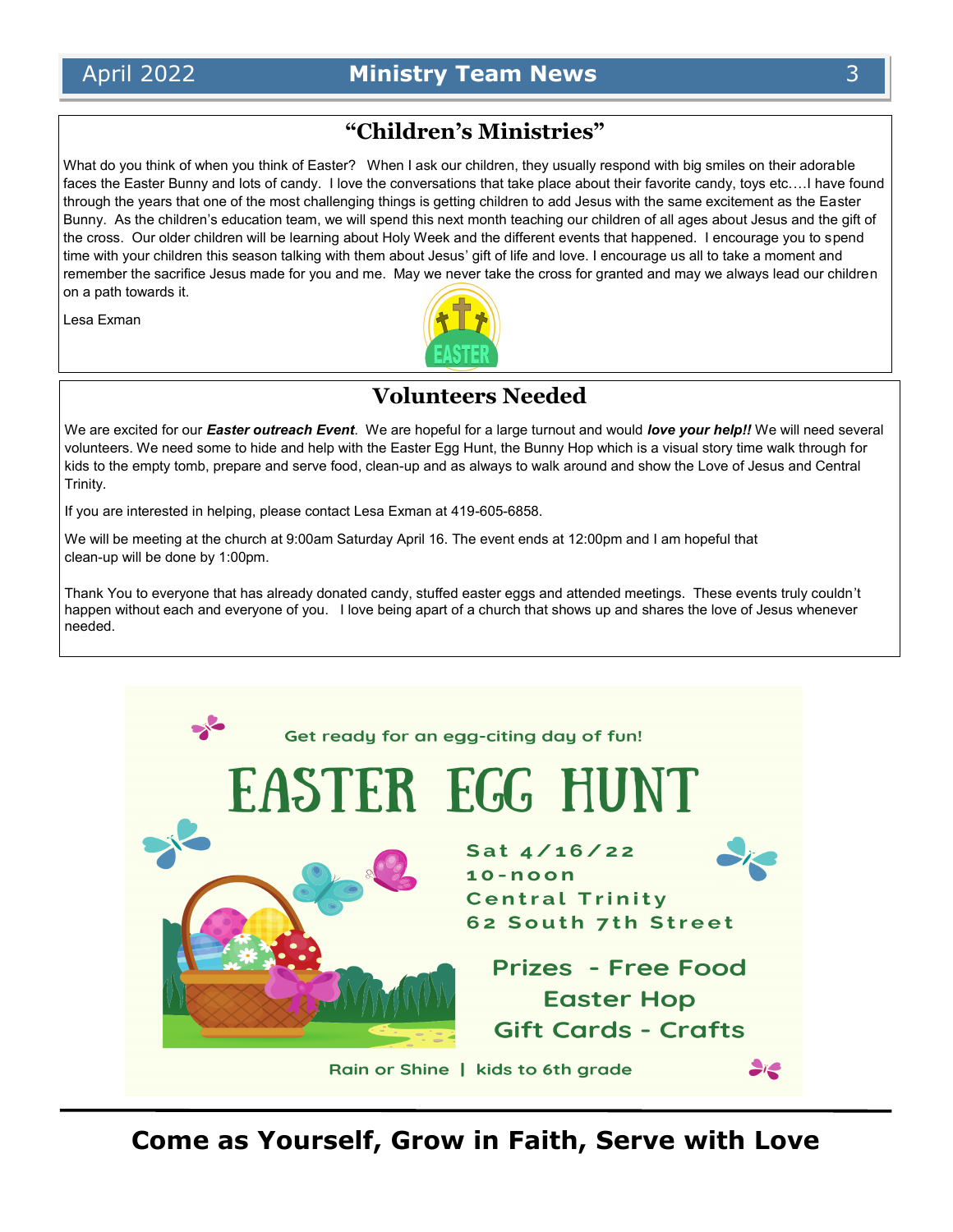#### **United Women in Faith**

United in Faith

Beginning this year, United Methodist Women will call ourselves United Women in Faith. Our new name is part of a refreshment of our organization  $W$ omen that includes a new look, new feel and new and improved programs designed to better nurture current members and welcome new women into our sisterhood to put their love into action too.

United Women in Faith seeks to connect and nurture women through Christian spiritual formation, leadership development, creative fellowship, and education so that they can inspire, influence and impact local and global communities.

Faith, action and sisterhood are our calling cards as we reach out to invite new women to join us on this wonderful journey and find new ways to support one another and women, children and youth. More information can be found at uwfaith.org or contact Janice Deal.

**United Women in Faith** meet Monday, April 4, 6 p.m. The program is "One with Each other, One with the World." We will celebrate Easter through celebrating resurrection in the natural world and all of the things we have to praise God for!

The last day to bring vegetable seed packages for Jackson Area Ministries Green Thumb Gardening Project is Sunday, April 10.

**Angel Wings Prayer Shawl Ministry** continues to knit or crochet prayer shawls, baby blankets, and support shawls. All are welcome for stitching, praying, and fellowship.

#### **Mission Team**

Each of the Gospel Books tells of Jesus' mission to the twelve and Luke tells of his mission to the seventy. Jesus instructed them to go into every city and place. He said the harvest truly is great and the laborers are few. Go into the world and preach the gospel to every creature. Jesus directed his followers to go in mission outside the safety of their homes and places of worship. You should be proud that CT has many persons and teams in mission. The Mission Team's goal is to enhance and grow that mission service.

This article is a restart from the article that was printed just days before everything shut down in March of 2020. Although the pandemic still lingers, the future now looks much brighter. We realize that being in mission service is a growth experience. There are many reasons to limit service: do not have the time, do not know anybody, do not have those skills, cannot take time off work, cannot be away from home that long, etc. It takes time and experience and trusting in God to grow in service. The team proposes that we consider mission service as a series of steps. The first step could be service of a few hours or a day. This could be a day with Habitat for Humanity, serving at Christ's Table, Crop Walk, etc. Maybe we call this Get-N-Wet. A second step might of 2-3 days such as Mission u, Good Works in Athens, a weekend project, etc. This step might be Step-N-Out. And the third step would be a week or longer such as becoming a Lay Leader, a Youth Leader, a Hospital Volunteer, mission trips for youth and adults, etc. This might be called the Serve-N-Full phase. Each step has different time and resource commitments. Each step has significant rewards. You have heard reports from mission workers who feel a great sense of fulfillment from their mission experience. We ask that you prayerfully consider your level of mission service and make the moves you are called to make.

Two programs at CT currently in a holding pattern are: Neighbors in Need and the Congregational Emergency Program. Each of these programs is in need of a shepherd to lead them. Prayerfully consider if being that shepherd may be your calling.

Contact any Mission Team member for more information

Zanesville OH 43701-4399 │ www.centraltrinityumc.com 740-453-1210 www.facebook.com/centraltrinityumc

62 South Seventh Street │ centraltrinity@sbcglobal.net

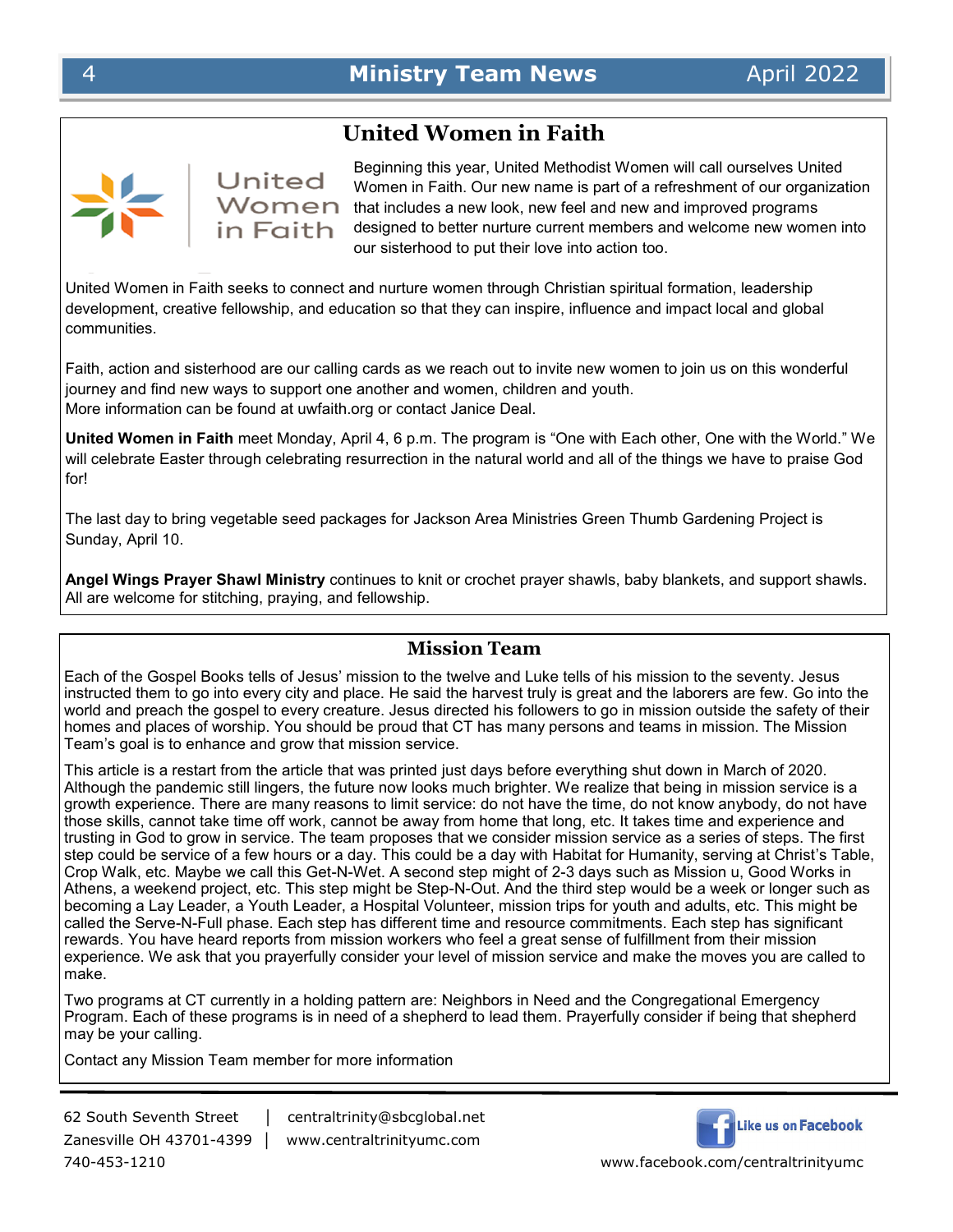# **Birthday!**

Please join us as we celebrate Robert Reed's birthday Sunday April 24th from 2pm—4pm in Fellowship Hall.

### **Many Thanks**

Thank you to my CT family for the kind words, calls, prayers and cards.

Brenda Mackall

#### **Grateful**

Thank you for the condolences and thinking of our family during his difficult time. Warmest thanks to everyone for helping me in the office the month of March.

Bonnie Gerdau, Admin Assistant

# **Help by Recycling!**

We are still collecting **aluminum cans** for the youth ministry. A can has been placed in the hallway beside the back entry door.

You may leave your empty **printer ink cartridges** for recycle on the counter in the church office. **Recycle your eyeglasses, hearing aids & cell phones.** This is an ongoing project for the Duncan Falls Lion's Club, and a box has been placed in the hallway next to the parlor for your use.

**The Ronald McDonald House** pays its electric bill with money raised through recycling of pull tabs from aluminum cans. Please save your tabs and bring them into church and place in the bin in the hallway next to the parlor or give to Sandy Holbein.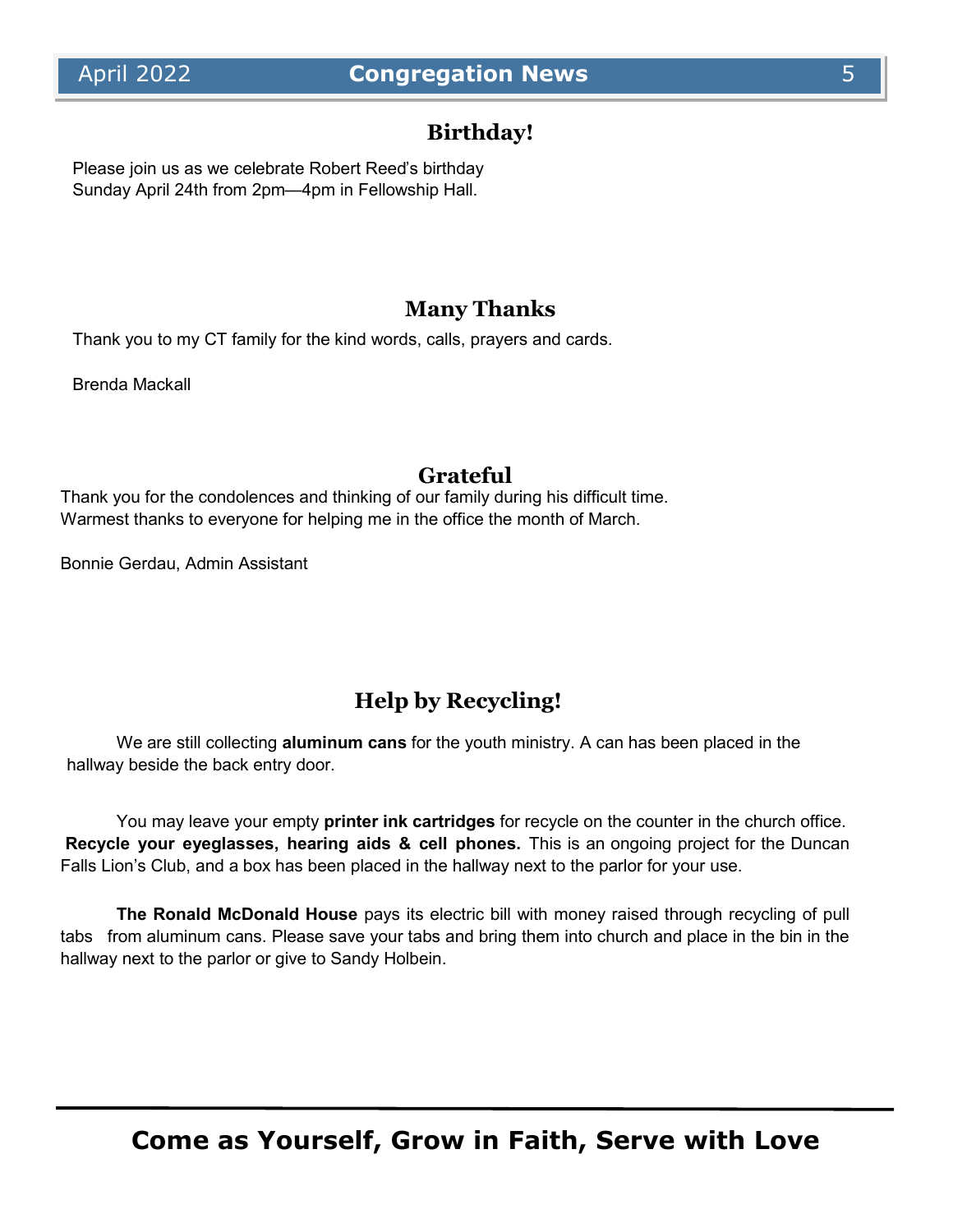# **Series of Lenten Sermons:**

| April 3<br>Message:<br>Scripture:<br>Special Music:         | <b>Holy Communion</b><br>"The Seven Last Words"<br>"I Thirst"<br>John 19:28<br><b>Chancel Choir</b>                                                      |
|-------------------------------------------------------------|----------------------------------------------------------------------------------------------------------------------------------------------------------|
| April 10<br>Message:<br>Scripture:<br>Special Music:        | Palm Sunday<br>"The Seven Last Words"<br>"It is Finished"<br>John 19:30<br><b>Chancel Choir</b>                                                          |
| April 14<br>Special Music:                                  | "Maundy Thursday<br><b>Traditional Service</b><br><b>Chancel Choir</b>                                                                                   |
| April 15                                                    | Good Friday<br>Family Communion 9am-11am& 4pm-6pm                                                                                                        |
| <b>April 17</b><br>Message:<br>Scripture:<br>Special Music: | <b>Easter Sunday</b><br>"The Seven Last Words"<br>"Father into Your Hands I Commit My Spirit"<br>Luke 23:46<br><b>Chancel Choir &amp; Carillon Bells</b> |
| April 24<br>Special Music:                                  | <b>Confirmation Sunday</b><br>Children's & Wesleyan Choirs                                                                                               |

#### **"80 Plus Club" Happy Birthday**

Barbara Amstutz, April 7

Norma Nichols, April 8

Margaret Baker, April 15

Robert Reed, April 18

Barbara Welker, April 22

Nancy Moose, April 29

Marilyn Willey, April 29



If we missed anyone or do not have the date right, please call the church office.

62 South Seventh Street │ centraltrinity@sbcglobal.net

Zanesville OH 43701-4399 │ www.centraltrinityumc.com

### **Game Night**

CT Friends:

Game night the month of April will be Saturday April 16 from 6 to 8 p.m. in the Fellowship Hall.

Come join us for fellowship, card games, and other games.

#### **Average YTD attendance:**

**March worship attendance** (through 03/27/2022): 151

#### **February 2022**

| <b>Financial Report</b> |          |  |  |  |
|-------------------------|----------|--|--|--|
| YTD Budget              | \$76,696 |  |  |  |
| YTD Income              | \$66,535 |  |  |  |
| <b>YTD Expenses</b>     | \$69,671 |  |  |  |



740-453-1210 www.facebook.com/centraltrinityumc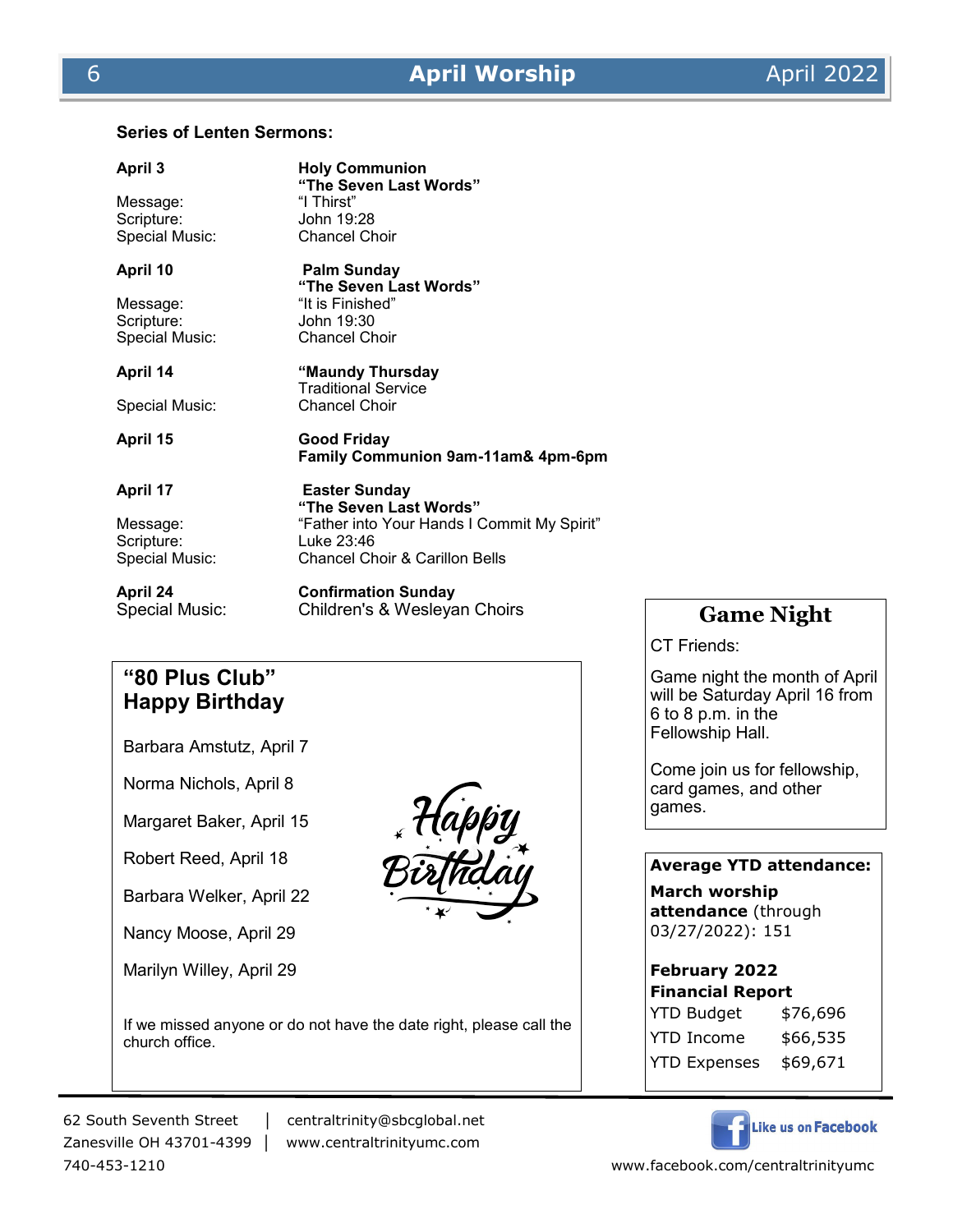# April 2022 **April Calendar of Events** 7

# **April Calendar of Events is subject to change**

| 3 Sunday<br>9:00 a.m.<br>9:00 a.m.<br>9:45 a.m.                                                  | <b>Holy Communion</b><br><b>Ignite Service</b><br><b>Sunday School</b><br>Wesleyan Choir                                                      | 15 Friday<br>11a.m.-1p.m.<br>4p.m.-6p.m.                                                       | <b>Good Friday</b><br><b>Family Communion</b><br><b>Family Communion</b><br><b>ConnecT Articles Deadline</b>                                                 |
|--------------------------------------------------------------------------------------------------|-----------------------------------------------------------------------------------------------------------------------------------------------|------------------------------------------------------------------------------------------------|--------------------------------------------------------------------------------------------------------------------------------------------------------------|
| 10:30 a.m.<br>$10:30$ a.m.<br>10:30 a.m.<br>6:00 p.m.                                            | Worship<br><b>Sunday School</b><br>CT Students (Grades 5-8)<br>CT Students (Grades 7-12)                                                      | <b>16 Saturday</b><br>$10:00$ a.m.<br>6:00 p.m.                                                | Easter Egg Hunt<br>Game Night                                                                                                                                |
| 4 Monday<br>6:00 p.m.<br>6:30 p.m.<br>5 Tuesday<br>7:00 p.m.                                     | United Women in Faith<br><b>Bible Study</b><br>Civic Chorus                                                                                   | 17 Sunday<br>9:00 a.m.<br>9:00 a.m.<br>9:45 a.m.<br>10:30 a.m.<br>$10:30$ a.m.<br>$10:30$ a.m. | <b>Easter Sunday</b><br><b>Ignite Service</b><br><b>Sunday School</b><br>Wesleyan Choir<br>Worship<br><b>Sunday School</b><br>CT Students (Grades 5-8)       |
| 6 Wednesday                                                                                      |                                                                                                                                               | 18 Monday                                                                                      | <b>Office Closed</b>                                                                                                                                         |
| $11:00$ a.m.<br>7 Thursday<br>5:00 p.m.<br>6:00 p.m.<br>6:00 p.m.                                | <b>Bible Study</b><br>Angel Wings Prayer Shawl<br>Children's Choir practice<br><b>Carillon Bells practice</b>                                 | 19 Tuesday<br>6:00 p.m.<br>7:00 p.m.<br>20 Wednesday<br>$11:00$ a.m.                           | Verla Moore Service Club<br>Civic Chorus<br><b>Bible Study</b>                                                                                               |
| 6:00 p.m.<br>7:00 p.m.<br>8 Friday                                                               | Suicide Survivors Loss Support<br><b>Chancel Choir practice</b><br><b>Office Closed</b>                                                       | 21 Thursday<br>5:00 p.m.                                                                       | Angel Wings Prayer Shawl                                                                                                                                     |
| 9 Saturday<br>7:30 a.m.                                                                          | Men's Breakfast                                                                                                                               | 6:00 p.m.<br>6:00 p.m.<br>7:00 p.m.                                                            | Children's Choir practice<br>Carillon Bells practice<br><b>Chancel Choir practice</b>                                                                        |
| 10 Sunday<br>9:00 a.m.<br>9:00 a.m.<br>$9:45$ a.m.<br>$10:30$ a.m.<br>$10:30$ a.m.<br>10:30 a.m. | <b>Palm Sunday</b><br>Ignite Service<br><b>Sunday School</b><br>Wesleyan Choir<br>Worship<br><b>Sunday School</b><br>CT Students (Grades 5-8) | 24 Sunday<br>$9:00$ a.m.<br>$9:00$ a.m.<br>9:45 a.m.<br>10:30 a.m.<br>10:30 a.m.<br>10:30 a.m. | <b>Confirmation Sunday</b><br><b>Ignite Service</b><br><b>Sunday School</b><br>Wesleyan Choir<br>Worship<br><b>Sunday School</b><br>CT Students (Grades 5-8) |
| 5:30 p.m.<br>11 Monday<br>6:30 p.m.                                                              | <b>Confirmation Class</b>                                                                                                                     | 25 Monday<br>6:30 p.m.                                                                         | <b>Bible Study</b>                                                                                                                                           |
| 12 Tuesday                                                                                       | <b>Bible Study</b>                                                                                                                            | 26 Tuesday<br>1:00 p.m.                                                                        | <b>Staff Meeting</b>                                                                                                                                         |
| 1:00 p.m.<br>7:00 p.m.<br>13 Wednesday                                                           | <b>Staff Meeting</b><br><b>Civic Chorus</b>                                                                                                   | 27 Wednesday<br>$11:00$ a.m.<br>6:00 p.m.                                                      | <b>Bible Study</b><br>Trustees                                                                                                                               |
| 11:00 a.m.                                                                                       | <b>Bible Study</b>                                                                                                                            |                                                                                                |                                                                                                                                                              |
| 14 Thursday<br>7:30 p.m.                                                                         | <b>Maundy Thursday</b><br>Service                                                                                                             | 28 Thursday<br>5:00 p.m.<br>6:00 p.m.<br>6:00 p.m.<br>7:00 p.m.                                | Angel Wings Prayer Shawl<br>Children's Choir practice<br>Carillon Bells practice<br><b>Chancel Choir practice</b>                                            |